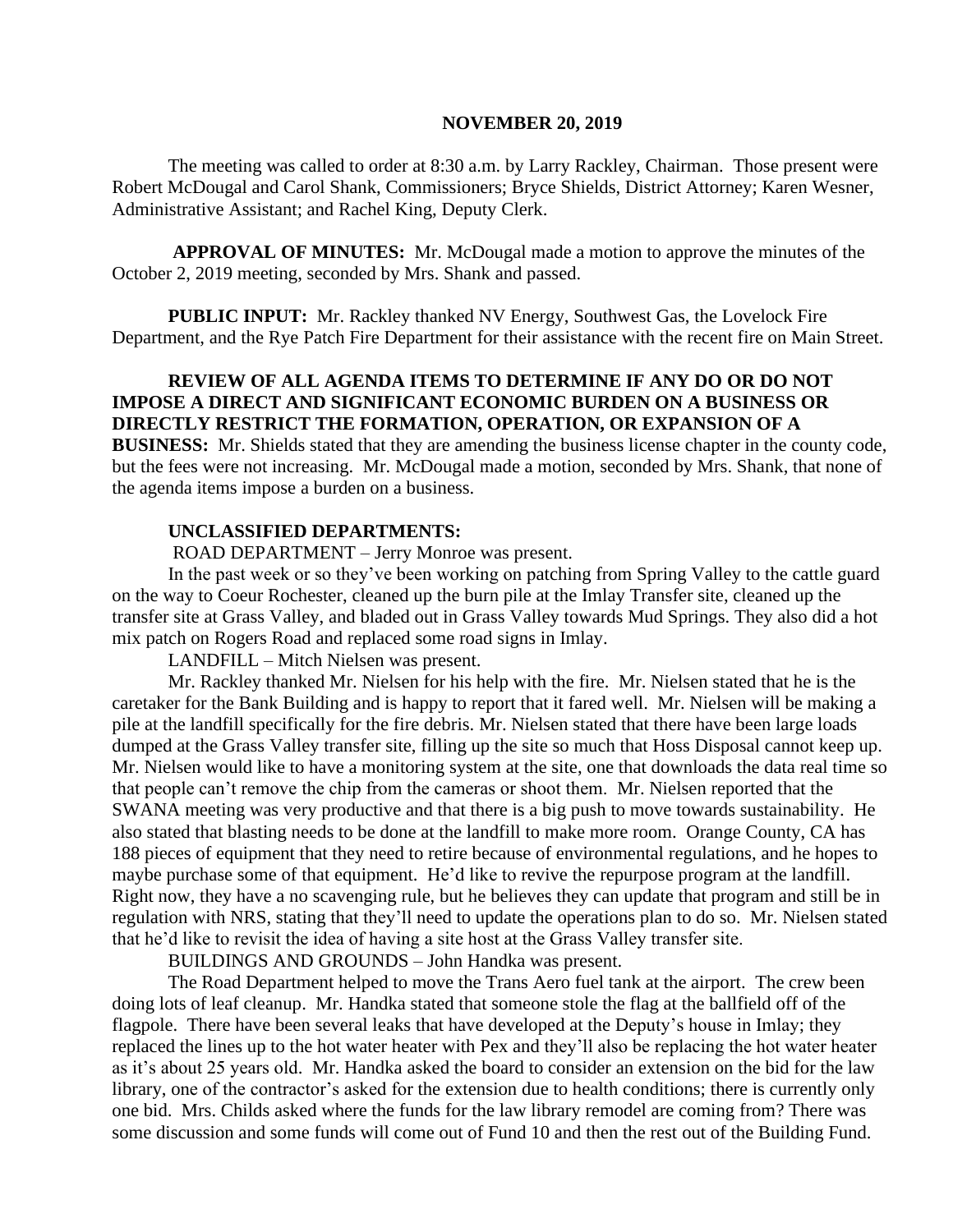#### COMMUNITY CENTER – Dixie McKay was present.

The Center has had 40 meetings and 550 visitors so far this month. They are in the process of having the doors all re-keyed. Mrs. McKay is going to have a community Christmas tree decorating event to get the center ready for the holiday.

*Recommendation by the PCEDA Board to have oversight of current custodial staff by the Community Center Director to hire custodial staff for the Community Center*: Mr. McDougal stated that the PCEDA Board would like to have the oversite of the custodial staff at the Community Center fall under Mrs. McKay, since she is on site and is the Community Center manager. Mr. Handka would like to move one of his current staff members to be full time at the Community Center, but have that person still maintained under the Building and Grounds payroll. Mr. McDougal would like to have a meeting with Mrs. McKay and Mr. Handka to discuss how that would work. Mrs. Childs stated that if the oversight of that person was removed from Buildings and Grounds then they need to be paid out of the Community Center Budget. Mrs. Shank agreed and stated that budget would need to be augmented. This item will be discussed more in depth in the future.

*Margaret "Peggy" McGinty discussion regarding issues related to set-up for Celebration of Life event November 2, 2019*: Mrs. McGinty stated that there was an event the Saturday before her Sunday event and the set up from the previous event was not taken down in time to set up for her event. Mr. Rackley and Mrs. McKay came in after hours to help her. Mrs. Shank apologized and stated that this event and a few others are the reason they are looking at changing the oversite of the custodial and set up staff at the community center.

ECONOMIC DEVELOPMENT – Mrs. Lusby-Angvick was present.

Al Cohen with American Seafoods Nevada Corporation was also in attendance. Mr. Cohen stated that this company would like to place a large-scale salmon farm in Pershing County, essentially helping the United States become independent of having to import salmon from other countries. They found that Pershing County was a suitable place because of logistics and processing; it would be the second place in the United States to have a salmon farm. It would be a three-phase project with an approximate investment of \$500 million. The first stage would be about 100,000 square feet and the final size of the operation would be 300,000-350,000 square feet. They have met with the EPA and Nevada Water Resources. Mr. Cohen has also been in touch with Humboldt County as we share resources and work force. They would need about 300 employees initially and then when in full operations about 500 employees, which is the main concern at this time because we currently don't have that size of a workforce. They hope to be fully permitted and start construction in about 6 months. They have looked at water rights and need to figure out if they can get enough rights and prove beneficial use to keep those rights. The potential site is a 2100-acre area by Cosgrave, down toward the ranch where the pivots are. To prove beneficial use of the water, they would use the 'spent' water for irrigation, reinject the water back into the aquifer, or build evaporation ponds. The ideal use would be to use the water for irrigation and Mr. Cohen believes the waste would be good fertilizer. Mr. McDougal stated that this is an interesting and unique opportunity for the county, and he appreciates how much research Mr. Cohen has done, especially with the water aspect. Mrs. Shank asked about the timeline of the phases of the project and if there would be any other fish other than salmon. Mr. Cohen stated that the only other possibility would be Rainbow Trout. Mrs. Shank asked if the fish would be transported in water or harvested there. Mr. Cohen stated that they may be processed on site or possibly in a facility in Sacramento. Mr. McDougal read a letter of support for American Seafoods Nevada Corporation from the Pershing County Board of Commissioners. Mr. Cohen thanked the Board and is looking forward to working together.

*Proposal to join the Northeastern Nevada Regional Development Authority (NNRDA):* Mrs. Lusby-Angvick gave an update about moving from HWY 95 to NNRDA. There will be \$55,000 that will be moved from HWY 95 to the NNRDA, but what portion of that would be specifically allocated to Pershing County is unclear. The Board would like to add this to the agenda on the joint City Council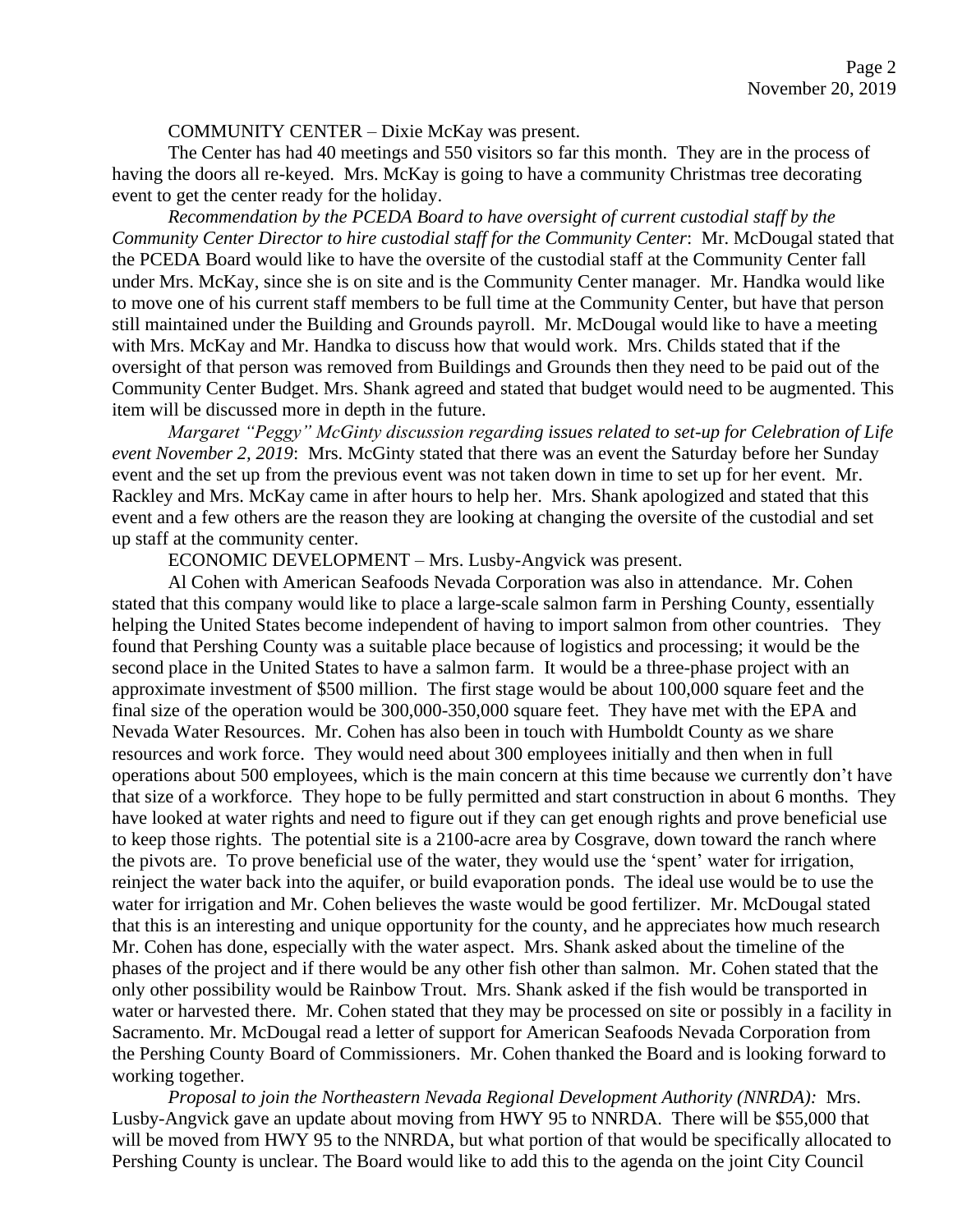meeting. Mrs. Lusby-Angvick gave an update on the Brownfield grant as well. She and the mayor spoke with the grant people and gave them the APN's of the proposed locations.

Mrs. Shank made a motion to continue to have discussions on joining the NNRDA, seconded by Mr. McDougal, motion carried.

### PERSHING COUNTY FIRE/AMBULANCE DEPARTMENTS –

*AMBULANCE:* Rodney Wilcox was present.

*Discussion and approval of allocating \$2,000.00 for the contribution for Northern Nevada EMS Consortium-MedX Air One from the General/or equivalent fund rather than the Ambulance Annual Training:* Mr. Wilcox stated that he was surprised that the voucher was done out of the Ambulance Fund and feels like the department should have been involved more in the decision. Mrs. Childs stated that they pulled the voucher due to this discussion. Mr. Wilcox stated that he doesn't think it should be paid out of the Ambulance Fund, as the entire county benefits from the service. Mrs. Shank stated that she suggested they pay the voucher out of that fund because that's where it was paid from in the past. The total cost for the service is \$5,000.00 and the cost is shared by the City, County, and Hospital. Mr. Wilcox stated that next year he'll budget for the expense. The voucher will be paid out of the Ambulance Fund.

*LOVELOCK FIRE DEPARTMENT:* Rodney Wilcox was present.

Mr. Rackley again thanked the departments for their assistance and hard work on the fire downtown. Mr. Wilcox stated that they currently have 22 members with 18 of those being EMTs. One person recently retired and one new person has joined. They have two drivers, one of which is also an EMT. Mr. Wilcox stated that they had a very busy fire week. They had 18 people and four different departments on the big fire. Mr. Wilcox thanked the City, especially Cole Crim who was first on site, SW Gas, NV Energy, Law Enforcement, various community member who brought food, NDOT, Road and Highway Builders, McDonalds, and the Landfill Department for their assistance with the fire. He read a thank you that the Department posted on Facebook mentioning several specific individuals and businesses. There were no reported injuries other than smoke inhalation. Mr. Wilcox stated this was a very good test for the Department and of the water system. The Clampers and Burning Man have both offered assistance for the displaced individuals and/or clean-up. The Red Cross has been contacted and is providing assistance as well.

*GRASS VALLEY FIRE DEPARTMENT*: Shawn Burke was present.

Mr. Burke gave kudos to the LVFD on how they handled the fire. The GVFD is fully staffed and they will be having their election of officers at the end of the month. Mr. Burke attended an end of season meeting with the BLM and they hope to have a fire break collaboration with the BLM in the Grass Valley area. Mr. Burke asked about the Hazmat grant from the State and if there was any news. Mr. Sparke stated that the grant was approved last week and that whatever equipment that was on the list will be ordered.

# *RYE PATCH FIRE DEPARTMENT:* Mr. Rackley gave an update.

*Approval to proceed with purchase of 20355 Old Victory Highway for expansion of fire department building:* Mr. Rackley stated that they don't have the room for all the equipment they currently have, and expansion is needed. He stated that if the building was placed where proposed it would be dangerously close to the power lines. There is a lot adjacent that if purchased would make it feasible, however, it would necessitate a reversion to acreage to combine the two lots. The cost of the lot is \$4,500.00. Mr. Shields stated that the county wouldn't need an appraisal because the lot was already sold within the last 12 months. Bruce Luke, from the Humboldt River Ranch Homeowners Association stated that the county would need to pay dues on that property of \$276/year, and that with the way the by-laws are written there is no way to have those dues waived. Mr. McDougal stated that those dues would need to be paid out of the Fire Department budget.

Mrs. Shank made a motion to purchase the lot.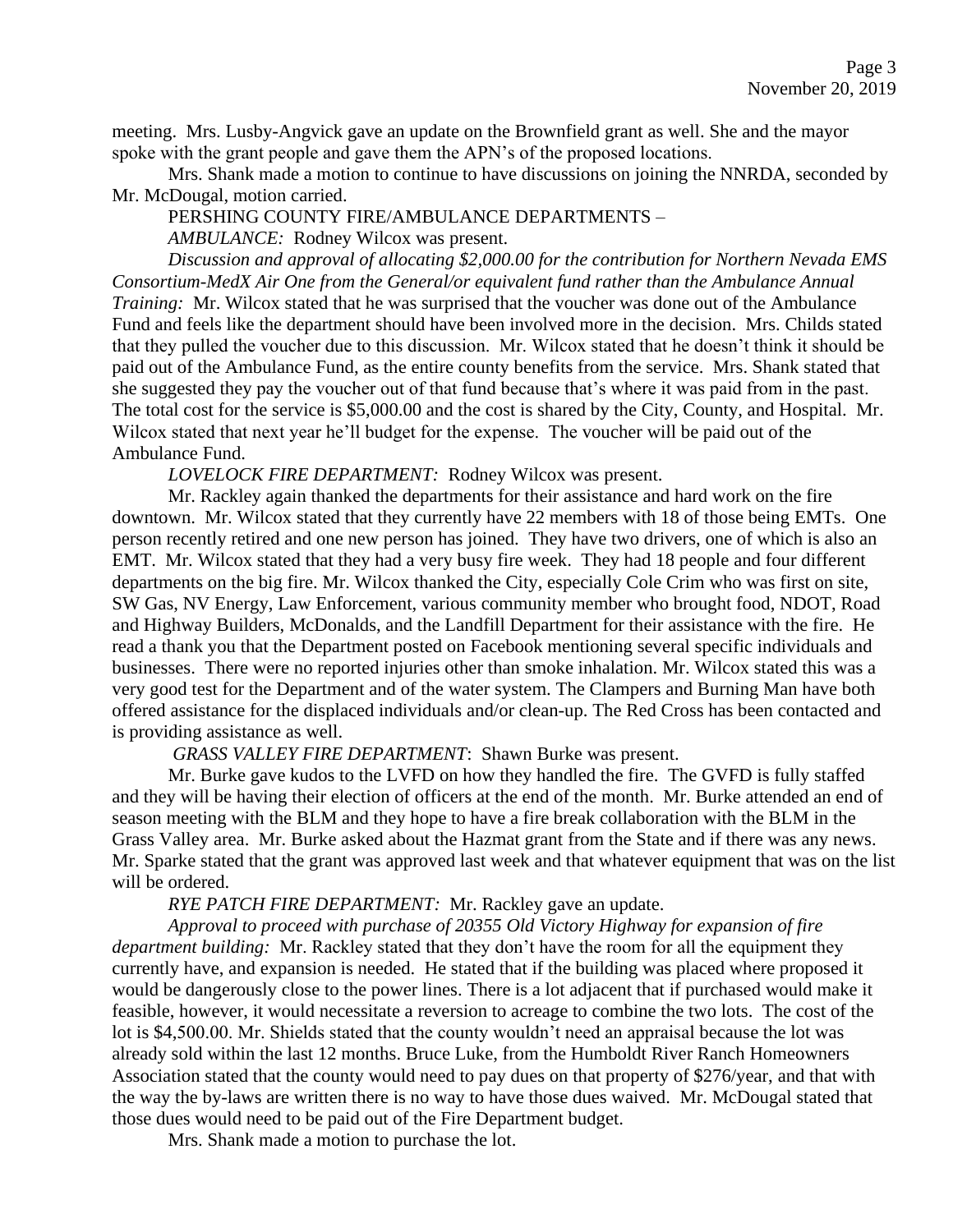Mr. McDougal asked where the lot would be paid out of. Mrs. Shank stated that they have money in the Building Fund. Mr. Shields asked about CC&Rs and wanted to hold off and to research to ensure that the proposed building and use would be allowed. Mrs. Shank withdrew her motion.

Mr. Rackley stated that he had prices for the vehicles they are ordering and that the amount to be paid will exceed the previously approved approximate price of \$45,000.00 due to the need to purchase new radios. The existing radios they thought they could move over are already 15-18 years old and are outdated and unsupported.

*IMLAY FIRE:* Jerry Monroe was present.

They Purchased 3 turkeys and 3 hens for the Thanksgiving dinner at the Imlay School. They ordered the new fire truck. The smoke injector is blowing the generator, they're looking into a bigger one. They also checked on some online training classes towards Firefighter 1.

*GRASS VALLEY ADVISORY BOARD:* Shawn Burke was present.

They had Turkey Bingo on Friday. He thanked the Road Department for keeping the roads in good shape and cleaning up the transfer site after the burn.

*Request to send a letter to the Western U.S. Post Office District Manager and Pershing County's Congressman Amodei and Senators Cortez-Maesto and Rosen requesting a separate zip code for the Grass Valley area of Pershing County. Correspondence to include the current negative economic impact on Pershing County:* The Advisory Board is in support the new zip code for Grass Valley. Mrs. Shank is preparing information on how much money Pershing County has potentially missed out on by having that area grouped in with the Humboldt County portion of Grass Valley.

Motion by Mr. McDougal to send a letter of support for the new zip code, seconded by Mrs. Shank and approved.

SAFETY/CHN/CEMETERY – Cheryl Haas was present.

*Approval to compensate a member of the Cemetery Advisory Board for services rendered for hanging memorial plaques:* The current ordinance states that no Cemetery Board member may be paid for services performed at the cemetery unless approved by the Board of County Commissioners. Mr. Glen Rose has been putting up the plaques without charging a fee and has purchased supplies in the amount of \$56.00. They would like to compensate him for his assistance at \$15 per plaque and reimburse his out of pocket costs. Mrs. Childs stated that Mr. Rose already is paid by the county for his ambulance service and this would increase the end of year amount on his 1099.

Mrs. Shank made a motion to approve paying Glen Rose \$15 per plaque, as recommended by the Cemetery Board, with his 1099 updated. Motion was seconded by Mr. McDougal, motion carried.

There was an approval from the American Legion to put up a flag on the already donated flag pole.

Ms. Haas stated that she does not have an update on when the new system for safety training will come through as POOL/PACT are updating the larger entities first. She also stated that the Safety Department needs to set up a meeting.

Ms. Haas stated that the clinic is slowing down, and most people have already gotten their flu shots. The schools are winding down with immunizations as well. They are busy with paperwork as grants are due soon.

*Margaret "Peggy" McGinty request for resolving issues related to purchase of burial plots and curbing of plots after husband's burial on October 29, 2019:* Mrs. McGinty gave the board copies of her receipt and maps. The plots are at Lone Mountain Cemetery and she gave an overview on the plots to the board and stated that she purchased a double lot. She stated that Cheryl asked her to assign which plot would be for her husband and which plot would be for herself, and that she was uncomfortable picking who would be buried where because she wanted to make sure that Tom would be buried on the left. Mrs. McGinty hired a gentleman to put in the curbing around the plots and stated that it was described in the guidelines that a head curbing, where the headstone would be placed, and a foot curbing. The gentleman hired mimicked an adjacent double plot's curbing for the curbing on Mrs.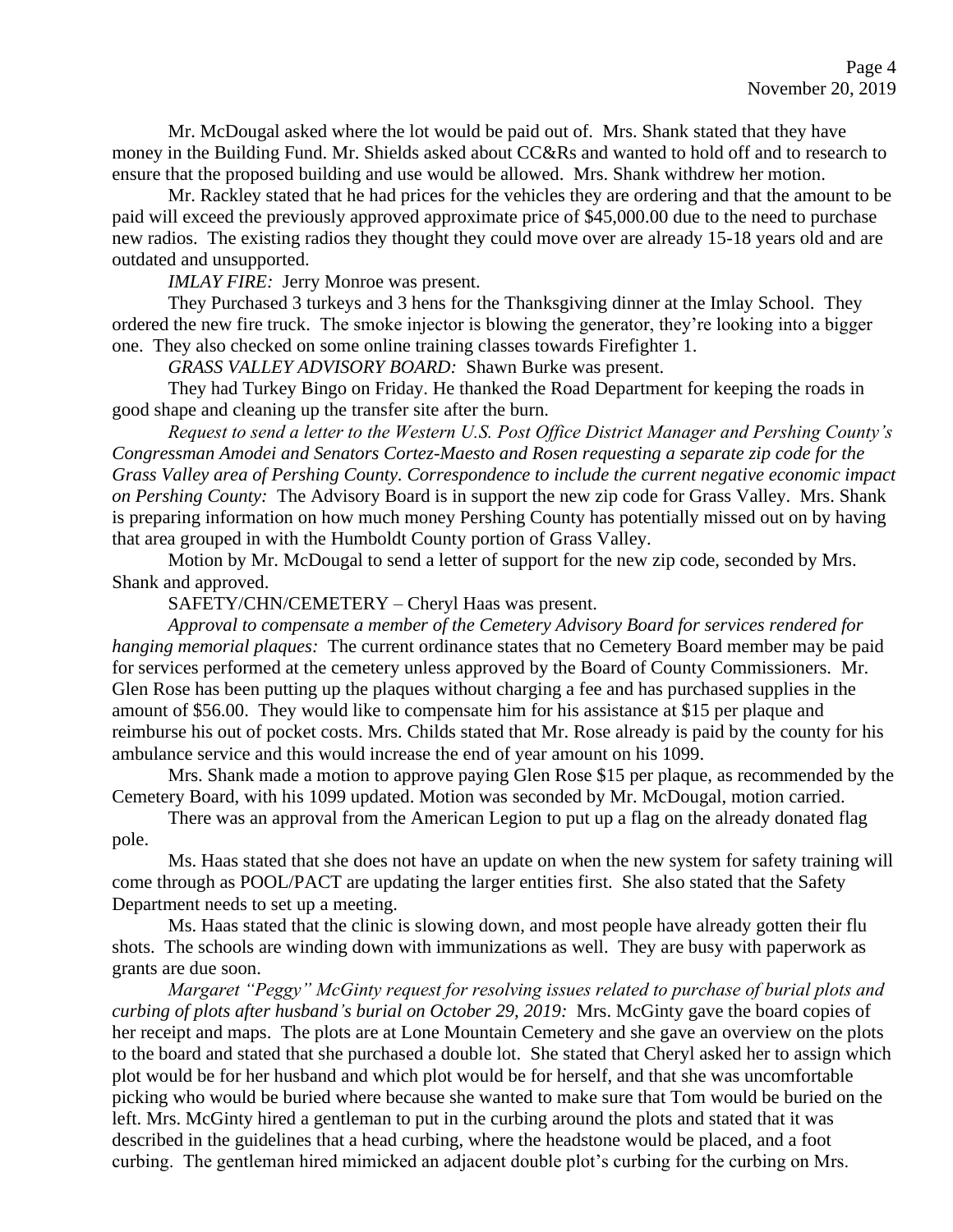McGinty's plots, which was evidently encroaching into the roadway. When the curbing was corrected it left the area 5 inches shorter than was needed for the gravedigger to dig out the grave. Fortunately, the gravedigger was quite skilled and was able to work in the slightly shortened space. Mrs. McGinty stated that there were stones from adjacent plot 100 that were over the boundary line of plot 101 and that Ms. Haas kindly moved those stones so they didn't encroach. She also stated that plot 101, where her husband is buried, has been oversold. Mrs. Shank stated that to her knowledge no one else has paid for plot 101. There are issues with people 'making their own boundaries' and they are currently working to solve this issue. Mrs. McGinty stated that her husband was buried in the incorrect lot and she would like him to be moved to the correct plot so that he will be on the left instead of the right where he currently is. She asked if it was possible to move him without the casket being destroyed and Ms. Haas explained that the casket is inside a vault and it would be possible to move him to the correct plot without harming the casket. Mrs. Shank stated that it is her belief that to move the casket they would need a court order; Mr. Shields stated that they could disinter without a court order with the approval of the Cemetery Board. Mrs. Shank stated that she wished Mrs. McGinty had come to the Cemetery Board to discuss this issue. Mrs. McGinty stated that she wanted to, but that Ms. Haas told her that all communications must go through her, which was why she didn't reach out to any outside parties. She stated that the reason that she picked the 'wrong' plot was that because Ms. Haas told her that he would be on the left. Mrs. Shank stated that they will place this item on the Cemetery Board Agenda to proceed and solve this issue. Mr. McDougal stated that this is just one example of the historic activity that has taken place in the cemetery that's becoming an issue. He commends the Cemetery Board for trying to right the wrongs that have happened in the past. Ms. Haas just wants to fix it and make sure that Mrs. McGinty is happy with the outcome.

PERSHING COUNTY EMERGENCY OPERATIONS MANAGER/LEPC – Charles Sparke was present.

There is a problem with the Federal grant that provides his salary. Historically, the salary was paid after the grant was approved. He stated that to comply with the grant, his checks need to be paid within the quarter, not after. Mrs. Childs stated that the change would probably make it a lot easier to reconcile the grant if the salary was paid within the quarter. Mr. Shields suggested amending the contract to comply with the request and place it on a future agenda for approval. Mr. Sparke will submit for payment on the county portion and federal portion at the same time. Mr. Sparke has no update on the United We Stand grant.

IT DEPARTMENT – Justin Abbott was present.

Mr. Abbott attended the department head meeting and presented an update on the two major projects he has going; the Office 365 rollout and Windows upgrades. He reached out to the department heads that were unable to attend and did a make-up session the next day. He'll reach out to anyone who didn't attend and be sure they get caught up to speed. The Office 365 conversion will start the beginning of December. He'll be doing trainings with each department. He believes the new system will remove some current inefficiencies. Mrs. Shank asked if Mr. Abbott was able to attend the Cybersecurity training and he stated that he was, and it was very beneficial. In the next fiscal year he plans on additional cybersecurity training for all county staff.

### **ELECTED DEPARTMENTS:**

RENE CHILDS, RECORDER-AUDITOR – Mrs. Childs stated that US Imaging finished all the scanning within 7 days which was 5 days quicker than expected. Mr. Abbott helped Mrs. Childs get the correct hard drive to store all the scanned data, so they are ready for when US Imaging starts sending over all the scanned images. The whole process went really well. The annual audit by Eide Bailly will be presented the second meeting in December.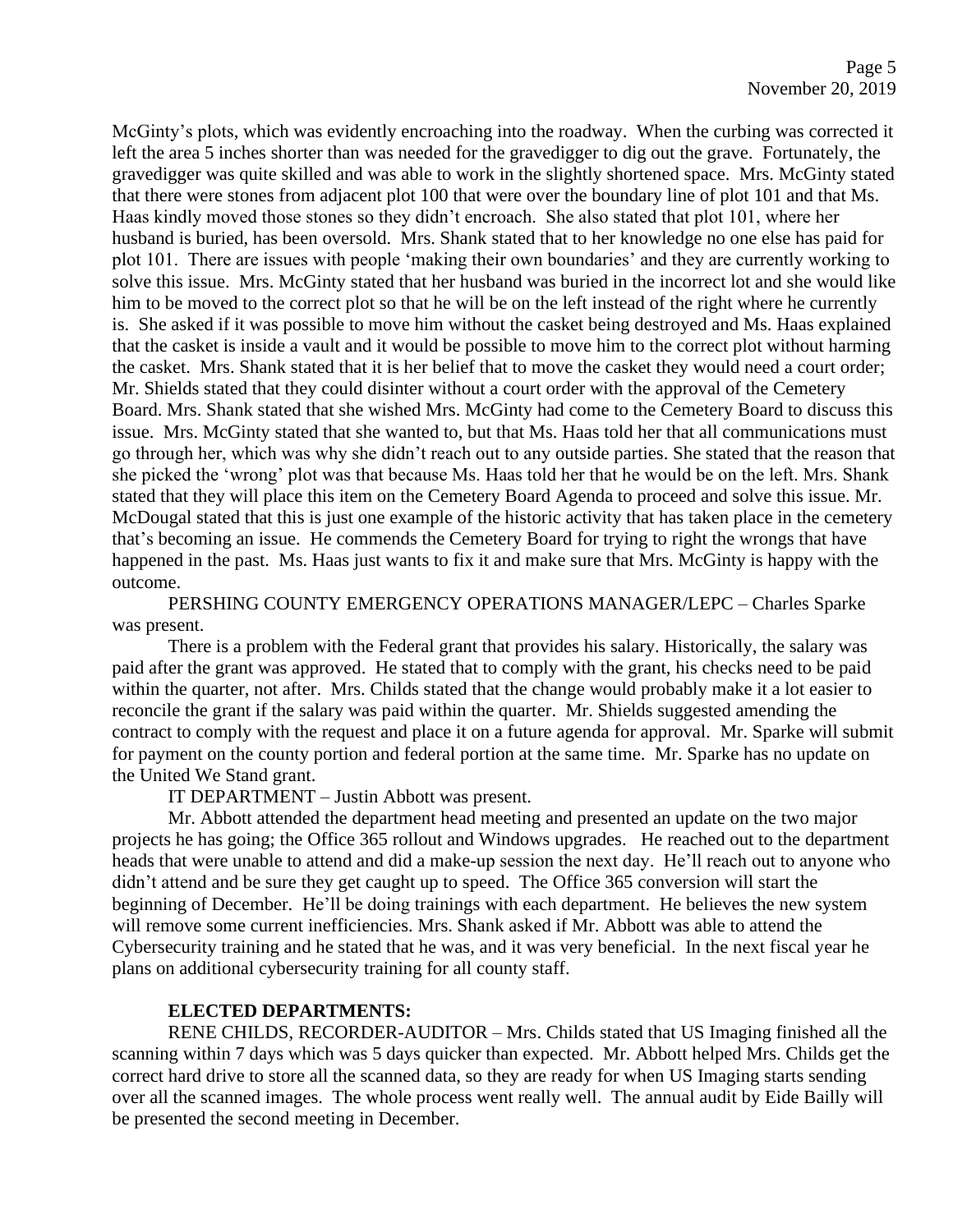**UPDATE ON PROGRESS OF SITE LOCATION, DESIGN, FUNDING, AMENITIES AND CONSTRUCTION OF FUTURE OF LAW ENFORCEMENT CENTER:** Mr. Rackley and Mr. Allen toured facilities in Yerington and Fallon. It was good information and they will be looking at other sites as well. Mr. Shields stated that they are working on the lot swap and will have a meeting with the landowner in the next few days.

**BOARD APPOINTMENTS:** Mrs. Shank made a motion to appoint Frank Fisk to the Museum Advisory Board, seconded by Mr. McDougal, motion carried.

#### **FIRST READING OF A PROPOSED ORDINANCE CREATING THE BUSINESS**

**LICENSE DEPARTMENT:** Mr. Shields stated that he hasn't started working on the body of the bill, just the title, which is all that is needed to introduce a bill.

Bill No. 338 was introduced by Mrs. Shank and read by title as follows:

AN ORDINANCE CREATING THE PERSHING COUNTY BUSINESS LICENSE DEPARTMENT BY ADMENDING CHAPTER 5.04 THROUGH CHAPTER 5.24 OF TITLE 5 OF THE PERSHING COUNTY CODE TO TRANSFER THE RESPONSIBILITY OF ISSUING LICENSES FOR BUSINESSES, JUNK YARDS, LIQUOR ESTABLISHMENTS AND OUTDOOR ASSEMBLIES, IN ADDITION TO GAMING PERMITS AND WORK CARDS, FROM THE PERSHING COUNTY SHERIFF TO THE PERSHING COUNTY BUSINESS LICENSE DEPARTMENT; AND PROVIDING FOR OTHER MATTERS PROPERLY RELATING THERETO.

There was discussion on whether work cards would be included or if they would be continued to be handled by the Sheriff's Department. Mr. McDougal asked when/if the fee schedule would be updated. Right now, the fees are not being updated.

## **PLANNING AND BUILDING DEPARTMENT / IMLAY WATER SYSTEM / PERSHING CO. ELECTRIC:** James Evans was present.

ACCEPTANCE OF QUOTE FROM CASELLE SOFTWARE FOR USE IN THE PLANNING & BUILDING DEPARTMENT FOR UTILITY BILLING, BUSINESS LICENSES AND BUILDING PERMIT MANAGEMENT IN THE AMOUNT OF \$12,525.00 FOR TRAINING, SOFTWARE SETUP AND DATA CONVERSION WITH A MONTHLY PAYMENT IN THE AMOUNT OF \$661.00 FOR TWO WORKSTATIONS – Mr. Evans stated that the increase in cost is due to onsite training. Mr. Evans explained that the only other option would be for him and his staff to travel to Utah for training, and the expense would be higher than the increase in cost due to onsite training. Mrs. Shank stated that the new software will bring up the department to the  $20<sup>th</sup>$  Century.

Mr. McDougal made a motion to approve moving forward with the purchase of Caselle Software, seconded by Mrs. Shank, motion carried.

Mr. McDougal stated that during the Imlay townhall meeting there was a complaint about the way the office staff handled an issue with a bill. There was confusion about who was responsible for paying the bill, the landlord or the tenant. They also had a leak which increased the bill. Mr. Evans state that the situation has been resolved. Mr. McDougal asked if they had a hookup fee schedule, and suggested they set up one if they don't have a current schedule. If the salmon farm goes through, Imlay could experience some growth and they will need to ensure they have a current fee schedule in place. Mr. Evans suggested that the county set up an MOU with LMWD for assistance as they already help with new connections and maintenance in Imlay.

**REPORT FROM ADMINISTRATIVE ASSISTANT:** APPROVAL TO ADVERTISE MEETING DATE CHANGE-CHANGING THE COMMISSION MEETINGS IN JANUARY 2020 TO WEDNESDAY, JANUARY 8, 2020 AND WEDNESDAY, JANUARY 22, 2020 – Motion by Mr.